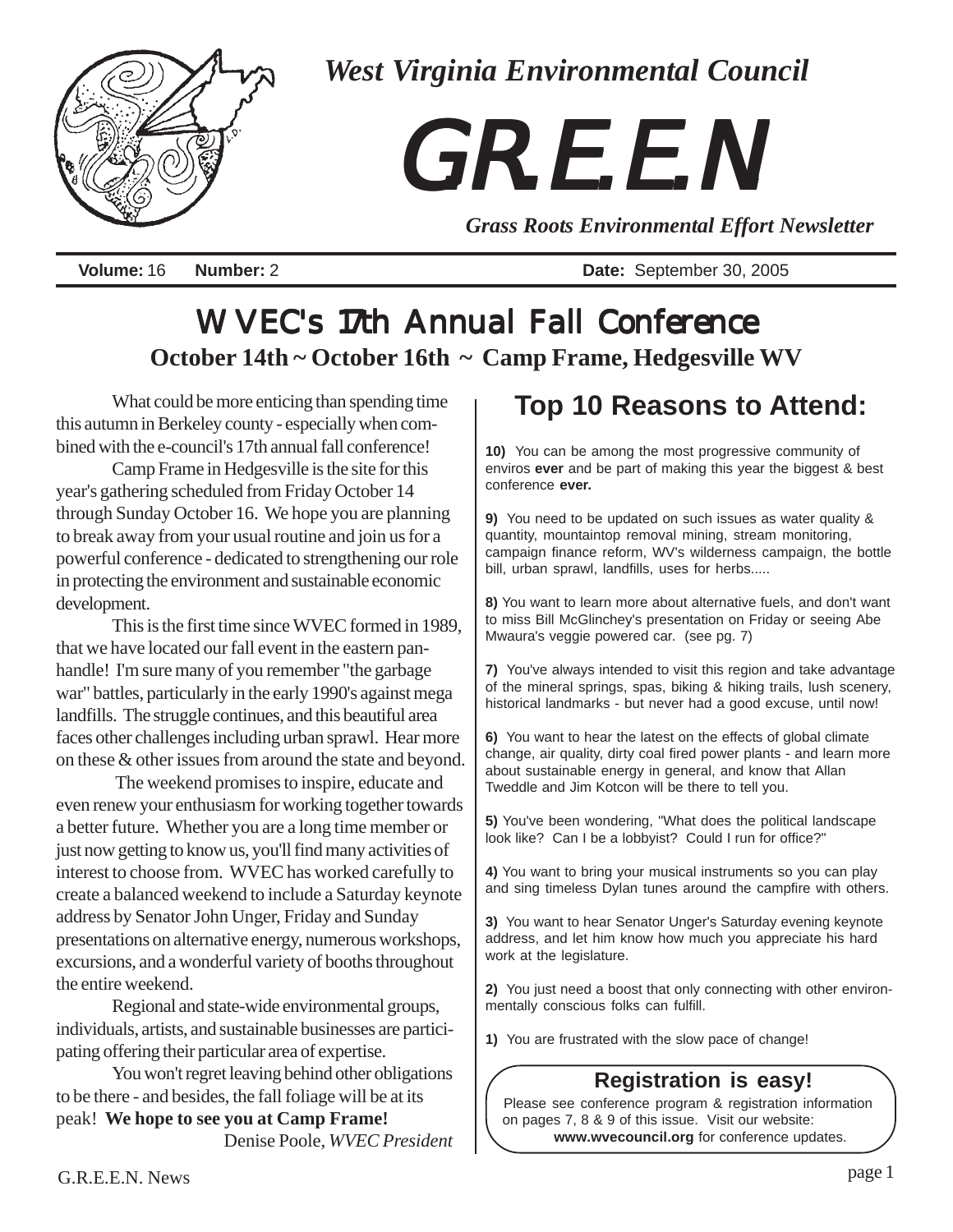## **Drew Forrester Bestows Gift to WVEC**

This past year Drew Forrester, a long time social activist and e-council member passed away - bequeathing a very generous donation to us.

The WVEC Board of Directors decided to take this much needed and unexpected opportunity to honor Drew's vision and support our organization in a few fundamental ways. We hired three half-time contract staffers for a six month period: Chuck Wyrostok as *Outreach Coordinator,* Don Garvin as *Legislative Coordinator*, and Denise Poole as *Program Coordinator*. Don Alexander will continue as *Website & E-mail listserve Coordinator*. Our hope is to be able to make this gift work for us to sustain these efforts.

Drew bequeathed this same gift to other organizations in West Virginia including: The WV Highlands Conservancy, WV Citizen Action Group, and ACLU.

**Please see page 6 of this newsletter to learn more about Drew's life and social activism.**

## **News Briefs:**

## **Update on Marsh Fork Elementary**

Coal River Mountain Watch is still waiting for substantive answers on their concerns about the Massey Energy coal processing plant near Marsh Fork Elementary School. Read more by visiting: www.ohvec.org. You can let Gov. Manchin know what you think: Gov. Joe Manchin 1900 Kanawha Boulevard, E. Charleston, WV 25305. 1-888-438-2731 Governor@WVGov.org.

## **Update on Blair Mountain—Park Service Action and OVEC Lawsuit**

The National Park Service has passed the Friends of the Mountains' nomination for Blair Mountain to be listed on National Register of Historic Places back to the state for more information. This is good news.

OVEC, Coal River Mountain Watch and the Appalachian Center for the Economy and the Environment filed a lawsuit challenging the U.S. Army Corps of Engineers permit that would allow a Massey Energy subsidiary to bury nearly 3 miles of streams at a mountaintop removal operation it wants to conduct near Blair Mountain. The Corps said the mining would "not significantly affect the quality of the human environment." Hence, the lawsuit. To read more: www.ohvec.org.

#### T**ake Action to Protect the Monongahela National Forest**

The US Forest Service's official public comment period for their newly released draft plan ends **on November 14th.** This is our big chance to tell them we want Wilderness, clean water and wildlife habitat protected for all, including future generations, to enjoy. The Forest

Service's Preferred Alternative (#2) threatens the future of the Mon's wild lands by rolling back protections for roadless areas and failing to recommend an adequate number of new wilderness areas. Only Alternative 3, with changes, goes the furthest in recommending new wilderness areas and protecting the Mon's remaining special wild places.

YOUR COMMENTS are crucial to the preservation of this jewel of nature. Please take a moment to write your letter to the Forest Service and tell them you want them to keep the Mon wild. The public has 90 days to comment to the Forest Service. Please go to http:// www.wvwild.org/mon\_05.htm for an overview and talking points.

## **Employment Opportunity**

Lobbyists: The West Virginia Environmental Council (WVEC) will have seasonal openings for full and part-time environmental lobbyists during the upcoming 2006 regular legislative session. Mid January through mid March. Call the **WVEC office: (304) 346-5905** for more information and to see how to apply.

## **Employment Opportunity**

Outreach Coordinator, Greenbrier River Watershed Association

Environmental organization seeks a leader to do community education, direct water monitoring program and recruit volunteers. This is an Americorps Vista position that will last at least one year. Please email **grwa@peoplepc.com** or phone **304- 647-4792** for more information.

## **West Virginia Environmental Council 2004~2005 Board of Directors**

Denise Poole, *President* Chuck Wyrostok, *Vice President* Fred Sampson, *Past President* Mary Ellen O'Farrell *Secretary* Laura Spadaro, *Treasurer*

 Don Alexander Greg Carroll Janet Keating Liz Garland Don Garvin Don Gasper Bob Hamburg Chris Hogbin Jim Kotcon Bonnie Mallott Chelena McCoy Cindy Rank Elizabeth Sampson Carol Warren Mary Wildfire Frank Young Gary Zuckett

> Chuck Wyrostok *Outreach Coordinator* wyro@appalight.com

Don Garvin *Legislative Coordinator* dsgjr@aol.com

Denise Poole *Program Coordinator* deniseap@earthlink.net

Don Alexander *Web Site Coordinator & E-Mail Listserve Coordinator* paradox@spectrumz.com

*G.R.E.E.N.* is the monthly newsletter of the West Virginia Environmental Council (WVEC), a statewide organization dedicated to facilitating communication and cooperation among citizens in promoting environmental protection in West Virginia.

*LegislativeUpdate*, is published weekly during the regular Legislative Session.

*G.R.E.E.N.* welcomes letters, articles, and art work from readers and reserves the right to edit or reject submissions. Submit materials:

*G.R.E.E.N*., Denise Poole, editor deniseap@earthlink.net 1324 Virginia Street East Charleston, WV 25301 (304) 346-5905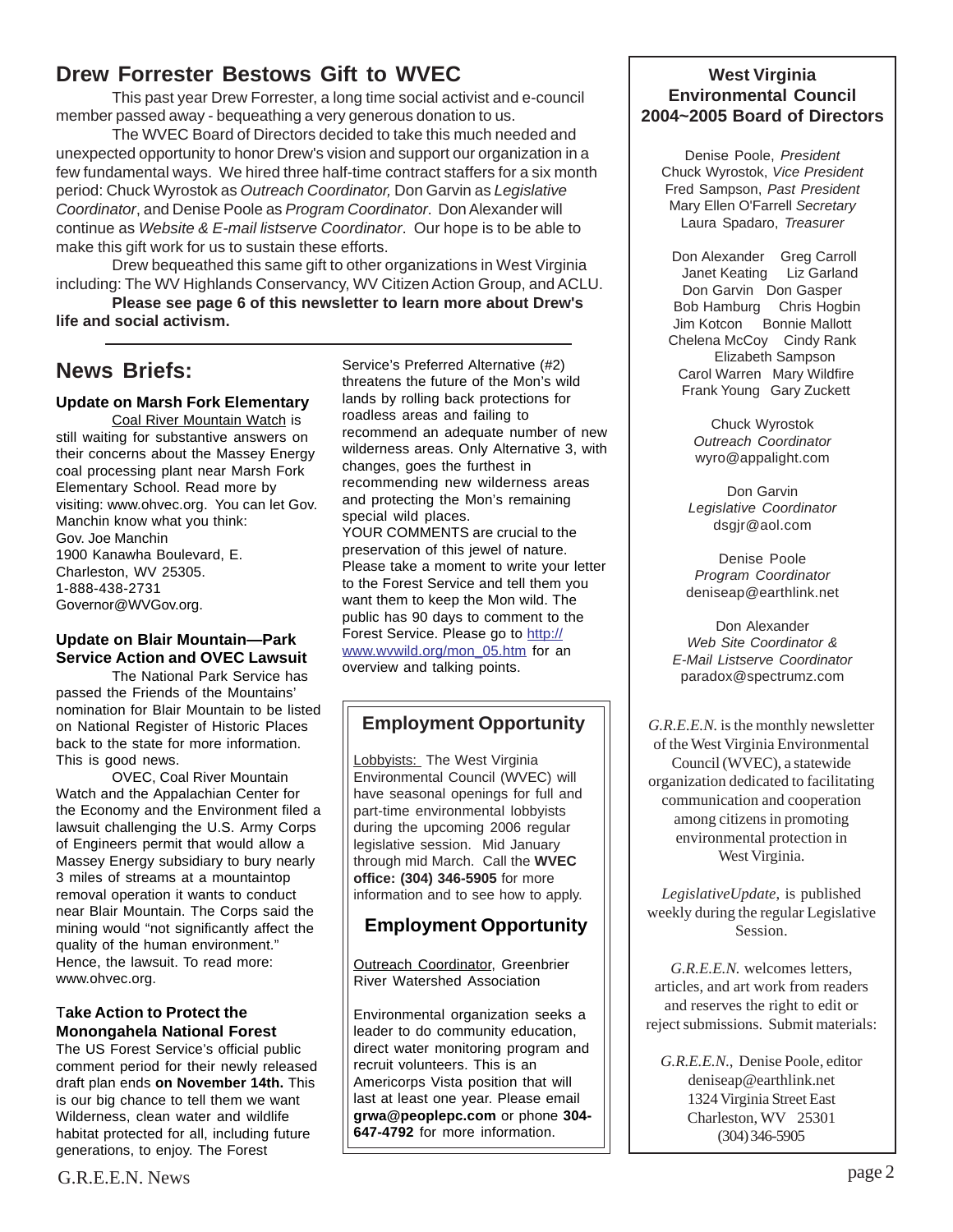

## **Under the Dome**

By Donald S. Garvin, Jr., *WVEC Legislative Coordinator*

## **Special Session Food Fight**

September's Special Session of the WV Legislature resembled a scene right out of the movie "Animal House," a political food fight over how much to reduce the food tax.

Everyone got in on the act. The Governor and the Democrats threw the first bits of Jell-O, proposing to lower the sales tax on food from 6% to 5%. The Republicans hurled back gobs of mashed potatoes, proposing to eliminate the tax altogether, raising the question of just who is the "party of the people."

Then Massey's Don Blankenship (surely a true spokesman of the little guy) caucused with the Republicans, and tossed around a lot of non-food items like cow dung. What's he running for anyway? (I may be forced to change my first name!).

Finally, the WV Supreme Court arrived to mop up the scene.

In the end, the Governor got his way and the food tax was reduced to 5%, with no plan on how the state will make up for the loss of revenue.

But in the midst of all this mess, the Legislature did an uncharacteristically great thing – they passed landmark campaign finance legislation that makes West Virginia the first state to place a limit on contributions to "527" groups, groups that run sham issue ads that are actually campaign ads for or against political candidates.

*Gazette* reporter Scott Finn has dubbed these 527's as "shadowy organizations," but the shadow was cast by none other than that great humanitarian Don Blankenship when he used such ads to buy himself a Supreme Court justice in the last election.

The legislation passed by our legislators not only limits the amount of money that can be contributed to these groups, but also the timing and frequency of the ads, and requires full disclosure of who these groups are.

There is no doubt that Blankenship's actions were the impetus behind this bill. So perhaps we can thank him for something after all.

All the wrangling of the Special Session ran on and on, and forced the cancellation of the September Interim Legislative Committee meetings. Actually, that was of little consequence because the Interim Committees have been moving as slow as molasses. But that's about to change.

One finance subcommittee is charged with studying "actions that may be undertaken to ensure the

competitiveness of West Virginia's coal industry." To saner folks this might be considered a bit unnecessary in light of the millions of dollars the federal Congress just doled out to the coal industry for "clean coal" technology projects. But we already know that this committee wants to lower coal severance taxes.

The Forest Management Review Commission wants to lower the timber severance tax and make sure that the US Forest Service sets aside a lot of trees for the timber industry to harvest in the Monongahela National Forest's management plan revision.

One judiciary subcommittee is about to consider a "bottle bill" requiring refundable deposits on beverage containers as well as legislation to implement stormwater regulations required under the federal Clean Water Act.

Then there's the Joint Legislative Rule-Making Review Committee that will begin to consider some of the proposed DEP rules for waste management and air pollution beginning at the October Interims.

So now is no time to relax our vigilance. The real legislative food fight for environmentalists is about to begin.

And now that fall has arrived, remember to keep your bird feeders full, so you can delight in a "food fight" of a much more appealing variety.

It's a jungle out there!

## **The Real Friends of Coal PERC-WV to Release Report on Industry Contributions to West Virginia Political Campaigns**

The West Virginia People's Election Reform Coalition (PERC-WV), a joint project of the Ohio Valley Environmental Coalition (OVEC), WV-CAG and its sister organization, the Mountain State Education and Research Foundation (MSERF) is putting the finishing touches on a full-length report on coal industry involvement in West Virginia political campaigns. Using the 2004 data and data from previous election cycles, the coal report details the contributions coal interests have made from 1996 to 2004. The report also gives examples of favorable legislation and other perks that the industry has received during that time. We hope this in depth analysis will prove to be a powerful tool to help illustrate the influence the coal industry wields over our political process. If you are interested in a copy of the finished report, e-mail julie@wvcag.org.

PERC-WV is also working on its 2004 Election Cycle Report due to be released this fall. The report will provide a quantitative summary of campaign donations made to candidates for Governor, Supreme Court and the West Virginia Legislature during last year's election.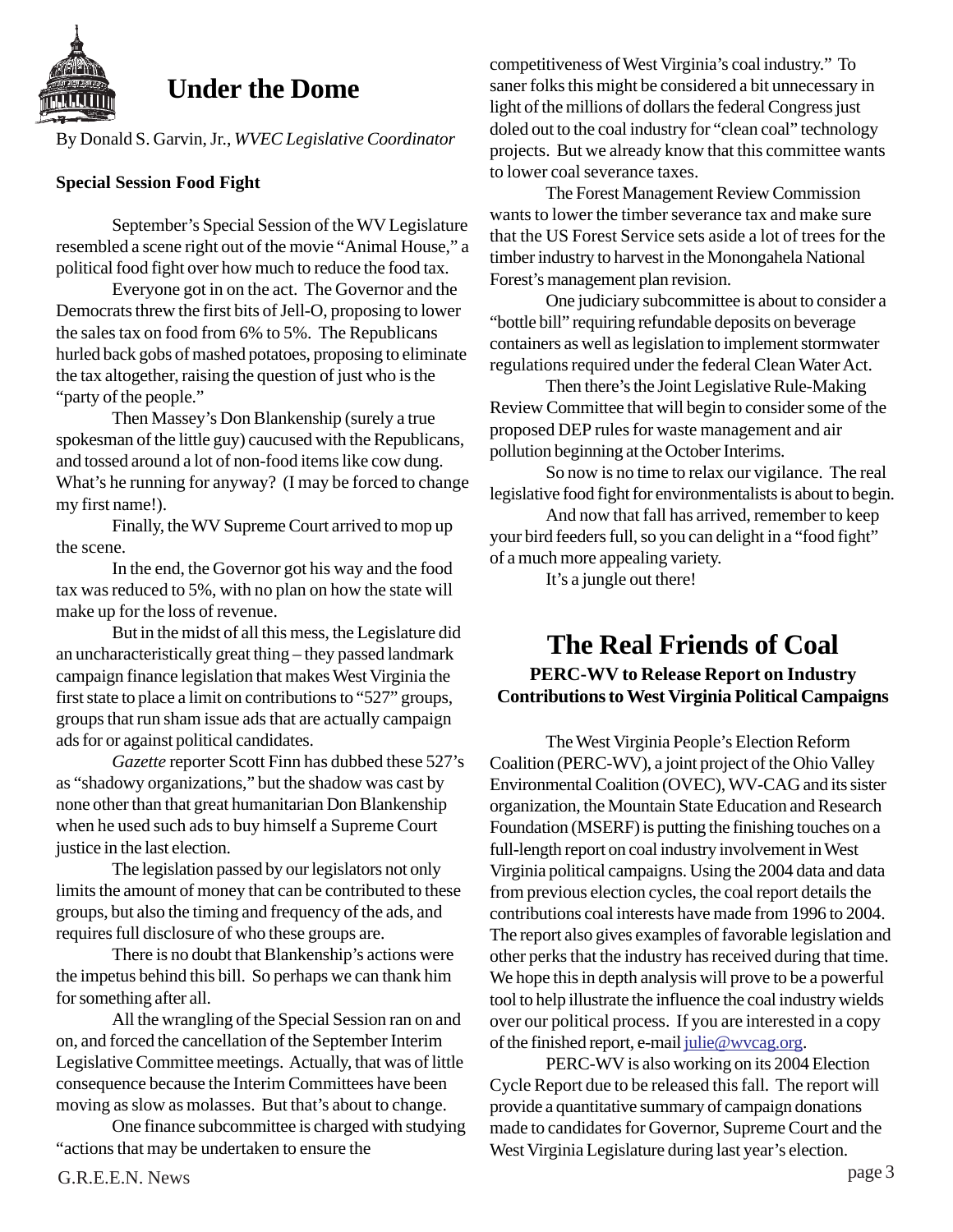# *DEP Watch . . .*

The West Virginia Department of Environmental Protection announced this week that it has *FINALLY* moved to the next phase of approving the list of streams that qualify for **Tier 2.5 protection** provided under WV's **Antidegradation Implementation Rule**. The Legislature passed the rule and approved the "presumptive list" of Tier 2.5 streams in 2001!

The original list of 444 streams was put out for public comment by landowners in early 2002. DEP says they received more than 4,000 objections to streams on the list (we know these were primarily form letters provided to landowners by the Farm Bureau).

According to DEP, 38 streams received no objections and automatically go to the final Tier 2.5 list, and they have removed 50 streams from the list "because the information used to list the streams was flawed."

DEP is now putting out the remaining list of 356 streams for additional consideration and public comment. Comments either supporting or refuting a stream's inclusion on the Tier 2.5 list must be made by Nov. 30. Comments on the draft list should be sent to the West Virginia Department of Environmental Protection, Attn: Tier 2.5, 601 57th St. S.E., Charleston, WV 25304. Written comments may also be sent by E-mail to antideg@wvdep.org.

The list of streams can be found online at www.wvdep.org/antideg, or by calling (800) 654-5227.



Under a draft **TMDL clean up plan for the Coal River** watershed released just this week by DEP, coal mining operations along the Coal River would need to cut their toxic metal discharges by nearly two-thirds in order to comply with WV water quality standards.

According to the draft plan, coal mines would need to eliminate nearly 2.5 million pounds per year of iron, aluminum and manganese that they pour annually into the Coal River and its tributaries.

DEP officials say that the state also needs to eliminate raw sewage discharges, reclaim abandoned coal mines and reduce runoff of contaminated sediment in the watershed.

Public comments to DEP on the TMDL plan must be received by October 17. More information can be found at DEP's website, www.wvdep.org.



Last week DEP held its first **"Water Quality Standards"** public meeting following the transfer of water quality rulemaking authority from EQB to DEP by the Legislature this year.

According to reports, DEP officials repeatedly told industry representatives at the meeting that agency personnel would NOT meet privately with them to discuss "the substance of changing a water quality standard." All those discussions would be held in open public meetings, DEP officials claimed. (Excuse our skepticism here, but we'll just have to wait and see!).

The big news is that DEP is now beginning the **2007 Triennial Review** of state water quality standards as required under the federal Clean Water Act. The 2004 Triennial Review submitted by EQB was pretty much scuttled by the Legislature.

DEP officials said the agency is considering as part of the review new water quality standards for bacteria, mercury, and selenium, and might also examine the state's list of designated trout streams and a long list of pollutants for which the state's limits do not match those of the federal EPA.

Public comments on which standards should be considered in the Triennial Review must be received by DEP by October 14. More information is available on the DEP website at www.wvdep.org/wqstandards.

(Some of the information above is from articles by *Gazette* reporter Ken Ward, Jr., who does an excellent job of "watching" the DEP).

## **Molly Ivins on Mountaintop Removal Mining:**

## **"A classic case of a story not unreported but underreported — a practice so environmentally irresponsible it makes your hair hurt to think about it."**

(*Molly Ivins commenting on Project Censored's annual release of the 10 biggest stories ignored or under-covered by mainstream media. Project Censored is based at Sonoma State University in California. Number 10 on the list was, "Mountaintop Removal Threatens Ecosystem and Economy.")*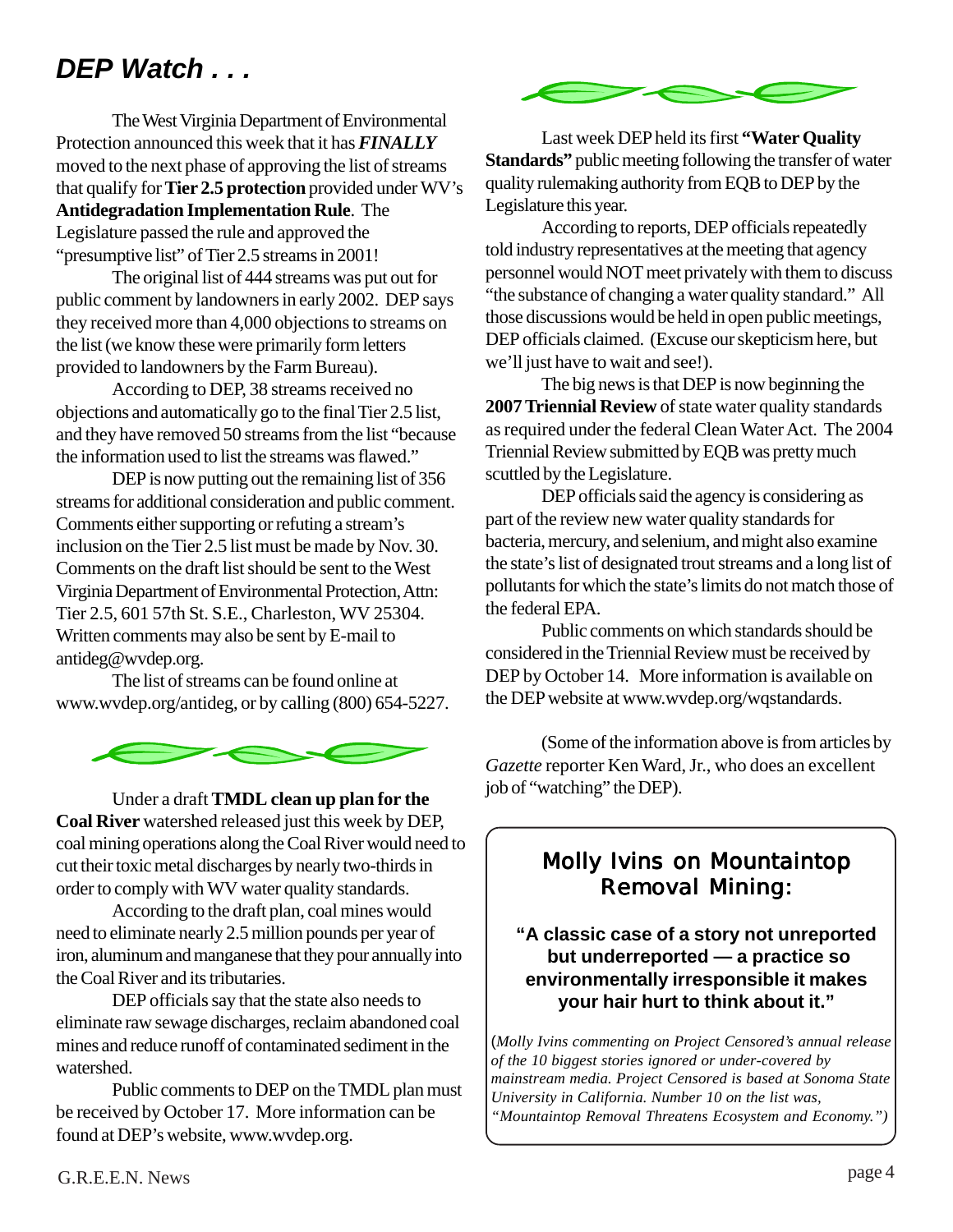# **Circle the Wagons...or 'networking 101'**

By Chuck Wyrostok, *Outreach Coordinator* (wyro@appalight.com)

Just like in the lawless old West, it's become time to "circle the wagons". These are special times in our land, and people who believe in the common good for all must step up and build our circle outward. We're dealing with the forces of darkness here, make no mistake. Powerful businesses hold sway and many times they have no problem saying "if people get hurt, well, that's the price of progress." Amazing. Like their families don't get mercury poisoning?

The Legislature usually goes along with this business 'creed'. Big business finances much of their election campaigns. But, ultimately, it's the voter that counts.

Almost any elected official will candidly tell you that the one constant, over-riding priority they have is getting re-elected. Forget the rest of the bull, "getting back in" is it. Consequently, they DO pay attention to the voters in their districts.....all year long. That's where you come in.

These voters are your neighbors and the folks in your county. Each of you intimately know the community you're living in - way better than we do. You know the people you can depend on. That's why we need your help to build a grassroots corps of people for the common good that state senators and delegates cannot ignore. This corps must be willing to consistently take the time to make calls and write letters-to-the-editor (LTE's) to the county paper. LTE's are one of the best, cheapest, most widely-read advocacy tools we have.

These grassroots circles connect everyone in a common bond and it nurtures and grows our strength. The political climate is shifting. People you know, who before were only annoyed, are now pissed off. Tell them about the circle. Get them involved. Get them onto WVEC's Action Alert Network. Start a writers' roster for a lettersto-the-editor campaign. Begin the dialogue. Talk to them. Call us. We can help you get started.

We aim to make constituency-building one of our main focuses over the next few months. Help us do that. We don't have the big money. We have the ultimate power, though...the vote.

One last note...much of what we're accomplishing this year is due to the generosity of a guy I met too briefly during a stay on the Outer Banks in North Carolina a couple of years ago. Drew Forrester firmly believed that ordinary people could make positive change (see Mark Blumenstein's article). He's gone now, his life eclipsed too soon.

Please help honor Drew's gift to all of us by making grassroots a reality in your neck of the woods. This is a only a first step in building our circle outwards. Only you can do this. Let the dialogue begin.

# **Massey Energy Honors Environmental Award Winners**

**With environmental award winners like these…** By Vivian Stockman, OVEC

**June 21, 2005:** Massey honored the winner of its first annual Green Miner Award for calendar year 2004 at a banquet in Charleston, W.Va.

"The Green Miner Award will be awarded each year to the Massey group with the best environmental performance," said Don Blankenship, Massey's CEO.

Massey subsidiary Sidney Coal Company, located in Sidney, KY won for 2004. The company's Long Fork Mining Co. was proclaimed Best Preparation Plant. (Any guesses on which plant will receive that "award" for 2005?)

**June 29:** Long Fork spewed blackwater into a tributary of Big Creek, which flows into the Tug River.

**July 7:** Ditto the above. A similar "spill" had also occurred at Long Fork on Feb. 28.

**July 12:** Sidney's Coal released blackwater spill into Big Creek, killing fish along a three-mile stretch.

**July 31:** The Kentucky Division of Water issued citations to Sidney and to Long Fork for allowing blackwater from coal processing plants to escape into streams. Sidney was charged with failing to report the spill, degrading the stream, creating an environmental emergency and violating its state-issued pollution discharge permit. Long Fork was charged with failing to report the spills, degrading the stream and violating its pollution discharge permit.

Oh yeah. On Feb. 13, 2004, The Charleston Gazette reported that Massey Sidney's facility could face fines of up to \$40 million in a lawsuit that alleged more than 100 violations of both the daily and monthly limits for the discharge of solids from three Sidney Coal permits along Big Creek.

James Earl Evans of Hatfield, KY, sued Sidney Coal after repeated blackwater spills by the company fouled Big Creek, a Tug Fork tributary that flows through his property.

Overall, the violations, based on reports Sidney Coal files with Kentucky regulators, total 1,971 days of non-compliance since January 2000, the lawsuit alleges.

**With environmental award winners like these, we can retire the word polluter.**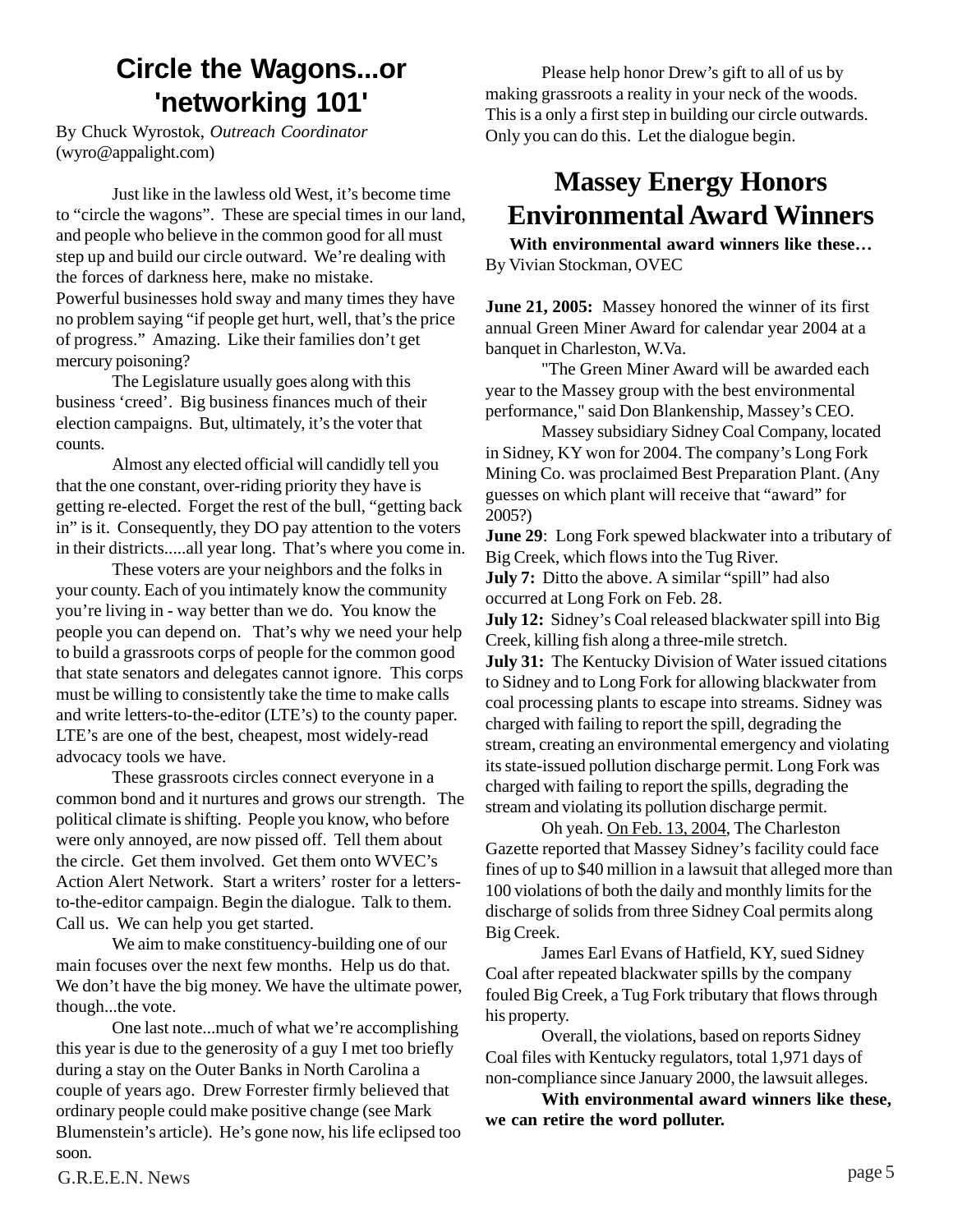## **Drew Forrester ~ He Was There For E-Council In The Past, There For Us Today, And With Your Help ... Perhaps The Future**

By Mark Blumenstein

There are many traits in people who support causes like ours that are trying to make a difference. Some people loudly wave their hands and proclaim that they are there for what we're doing. Some will send a check, while others will actually come to rallies and events as well as dig deep into their pockets. It is rare that one does all of the above and in his final days realizes that what we are doing is very special and that he wants to contribute even after his body can no longer be counted present with the rest of the faithful.

Drew Forrester was that kind of guy. He was subtle and interesting. He was low-key but a person of conviction and presence. He would show up if possible and took great care to support causes that helped his fellow West Virginians.

When it was time for Drew to do his final planning for his early departure from this life, he did it in detail. From creating posters of pictures of his life by decade, to planning the catering of his memorial service, Drew planned and paid for it all in advance. And so it was with his dedication to the Environment.

Drew left the E-Council a gift that will make a difference . . . a monetary gift that is now being put to great use to further the cause by helping to fund new positions, purchase office supplies, and work in so many other ways. This will help the E-Council continue in its quest to fight for WV and a cleaner environment.

The gift speaks to how important the work of the E-Council was to Drew and how much he wanted to help his beloved State of West Virginia. We also understand that Drew left gifts to two other groups fighting for clean government and the environment. Making you aware of Drew's gift will hopefully help you understand how much the E-Council meant to him.

Perhaps it means a lot to you. Perhaps you would like to help as did Drew, finding it in your heart to think beyond today and help plan for a better tomorrow. This is a truth that will carry Drew's memory on, and it can be one for you as well.

Remember Drew, and remember the E-Council and know we will be there for you if you are there for us.

## **G. Drew Forrester**

*G. Drew Forrester, born Sept. 5, 1952, in Pittsburgh, PA, died of cancer on Monday, June 21, 2004, in his home in Martinsburg.*

Mr. Forrester was a resident of and property owner in Greenbrier County from 1974 to 2001. He was employed at different times by several Greenbrier County social service agencies, including the Greenbrier Valley Mental Health Clinic, Seneca Mental Health/Mental Retardation Council, Greenbrier Center, and VOCA Corporation of WV. He also started, owned, and operated his own business, Spectrum Services, and its subsidiaries, Olde Towne Chimney Sweeps and Custom Improvements.

Mr. Forrester served on the Board of Directors of the Greenbrier Council on Alcoholism and Drug Abuse, the Family Refuge Center, the Litter Control Coalition of Greenbrier County, and the Greenbrier River Planning Council. He was a volunteer actor with both the Greenbrier Valley Theatre and Carnegie Hall, was a member of The Men of Greenbrier, and umpired for Little League Baseball for three years.

**"Go Byrdy Go!"** ○○○○○ ○○○○○○○○○○○○○○○○○○○○○○



**"Go Byrdy Go!",** a sculpture by **Mark Blumentein** will be raffled during our Fall Conference! Tickets available all weekend, with the drawing to be held Sunday at noon!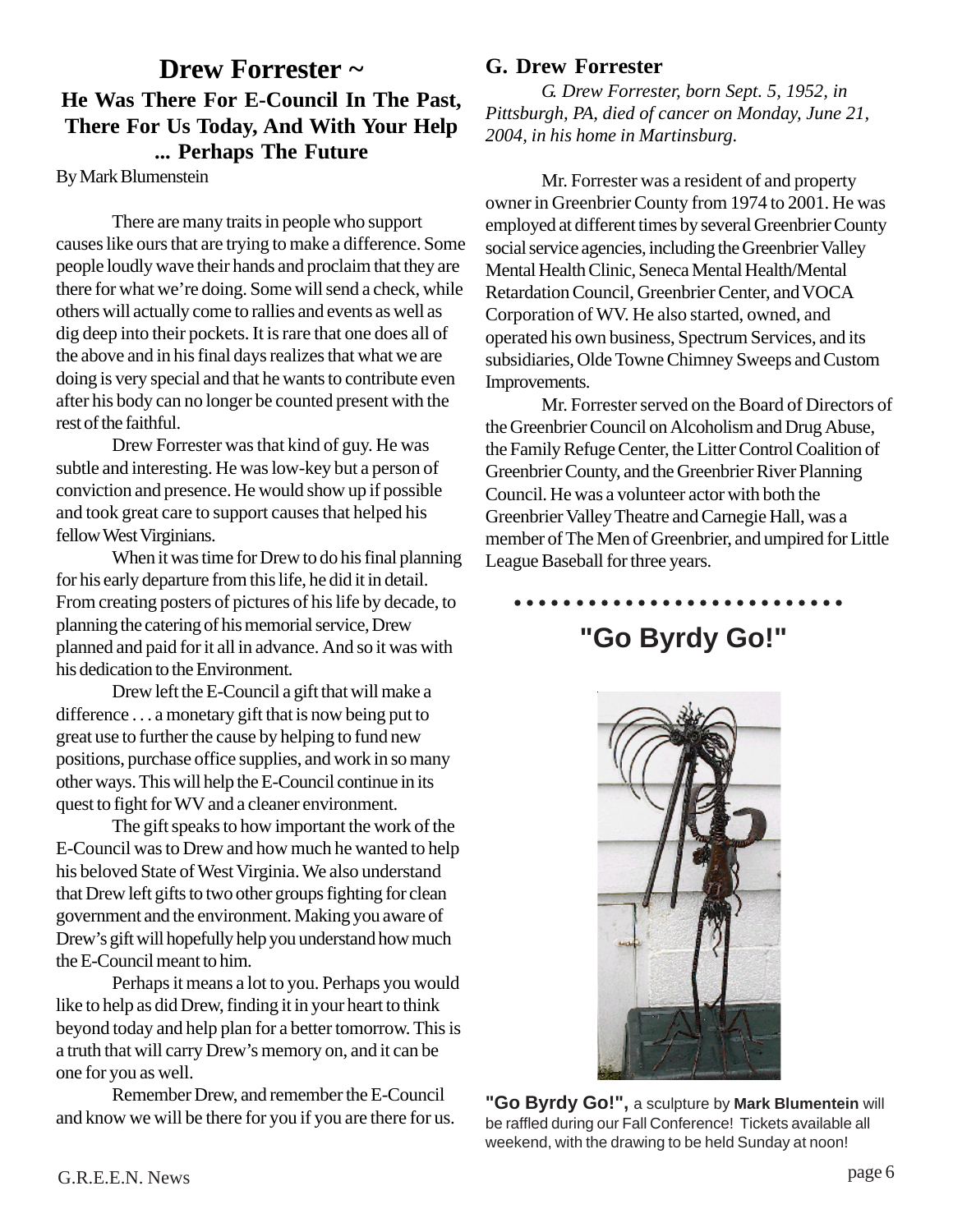## **Forget Horsepower, Try Veggie Power**

By Scott Wartman, staff writer Reprinted from The Herald-Dispatch, July 20, 2005

Filling the tank on Abe Mwaura's Volkswagon Jetta involves a trip to a restaurant - preferably a greasy restaurant. His car craves vegetable oil rather than gas to run.

Abe Mwaura of Huntington and his brother, Jesse, spent a day in December 2004 converting his diesel engine to run on vegetable oil by installing \$300 worth of equipment that includes a filter, a fuel selector and tank for the vegetable oil.

The conversion has meant significant savings for Mwaura, upwards to \$1,500 a year in fuel costs. Mwaura gets his vegetable oil free from restaurants and only buys diesel fuel every 3,500 to 5,000 miles. The car uses diesel only to start the engine, Mwaura said.

A concern for the environment and a need to reduce his exorbitant gas costs prompted Mwaura to convert his diesel engine to a vegetable oil engine.

As a community organizer for the Ohio Valley Environmental Coalition, Mwaura travels all over the country in his car and needed to find a way to reduce his costs. Since December, he has put 20,000 miles on his veggie-powered car…

Mwaura said he faced many skeptics when he set out to convert his car. He bought his diesel engine car in 2004 knowing he wanted to convert it to run on veggie oil, he said. Only diesel engines can be converted to run on vegetable oil…

"When I pulled up in my veggie car running on veggie oil, they were astonished," Mwaura said. "I'm not tired of talking about it. I am jazzed that I drive on veggie oil. I get on the highway and pass cars. It feels good I am not using harmful oil when I pass SUVs on the highway."

Mwaura said he also hopes his veggie-powered car sends a message. The car proves transportation doesn't have to rely on fossil fuels, he said. Environmental and social issues have concerned Mwaura since childhood. Mwaura attributes his parents for instilling a social consciousness in him, and he carries out his passion as an OVEC organizer.

"I bought the car because I knew I was going to convert it. It is a political statement that there are alternatives out there," Mwaura said. "We never have to say we need fossil fuels."

\*\* *Note: Abe's veggie car will be at the WVEC Fall Conference October 14-16.*

## WV Environmental Council's

## $\sim$  Annual Fall Conference  $\sim$

**October 14 – 16, 2005**

Camp Frame, in Hedgesville WV

**Directions:** From Interstate 81: Take **Exit 16 West** onto **Route 9**. Go **4 miles** to the town of Hedgesville. There is one red light. Go straight. Three miles from Hedgesville take the right turn onto Camp Frame Road. Follow that road for **1.5 miles** to Camp Frame.

From Berkeley Springs: Turn onto **Route 9 East** going out of Berkeley Springs at the Sheetz gas station. It is **14.9 miles** from Sheetz to Camp Frame Road on the left. Follow Camp Frame Road **1.5 miles** to Camp Frame. From Morgantown or points northwest: Quicker to come through Berkeley Springs by **taking 522** off of **Interstate 70** then to **Route 9 West** in Berkeley Springs (rather than going all the way on 70 to 81 then south.) It will save about half an hour.

♦ **What to bring: flashlight, bed linens, silent auction item(s), Materials/handouts/items from your organization or business (booths** *at no cost* **are available, and space is provided for all miscellaneous literature), sports gear if you wish (some equipment provided - a softball field, basketball court on site): baseball bat & ball. If you wish to go on an excursion: hiking shoes, bike or roller blades.**

**Registration:** \$10. per adult, \$5. per student, Children 12 and under no cost

**Sleeping Accomodations:** Bunk beds, \$8. per night Tent Camping: \$10. per tent for entire weekend **Meals:** \$5. each

## **To register: See page 9 of this issue.**

## **Other area accomodations (please make your own reservations):**

#### **Hotels:**

Martinsburg (about 20 minutes away from Camp Frame) Comfort Inn: 304-263-6200, Econo-lodge: 304-274-2181, Holiday Inn Express: 304-274-6100 Knights Inn: 304-267-2211, Super 8: 304-263-0801 Hedgesville (about 7 minutes from Camp Frame) The Woods Resort: 304-754-7977 Berkeley Springs - (about 20 minutes from Camp Frame) Berkeley Springs Inn: 304-258-9400, Cacapon Resort State Park: 304-258-1022

## **Area Bed & Breakfasts:**

Berkeley Springs - Highlawn Inn: 304-258-5700, Manor B&B Inn: 304-258-1552 Sleepy Creek Mountain Inn: 304-258-0234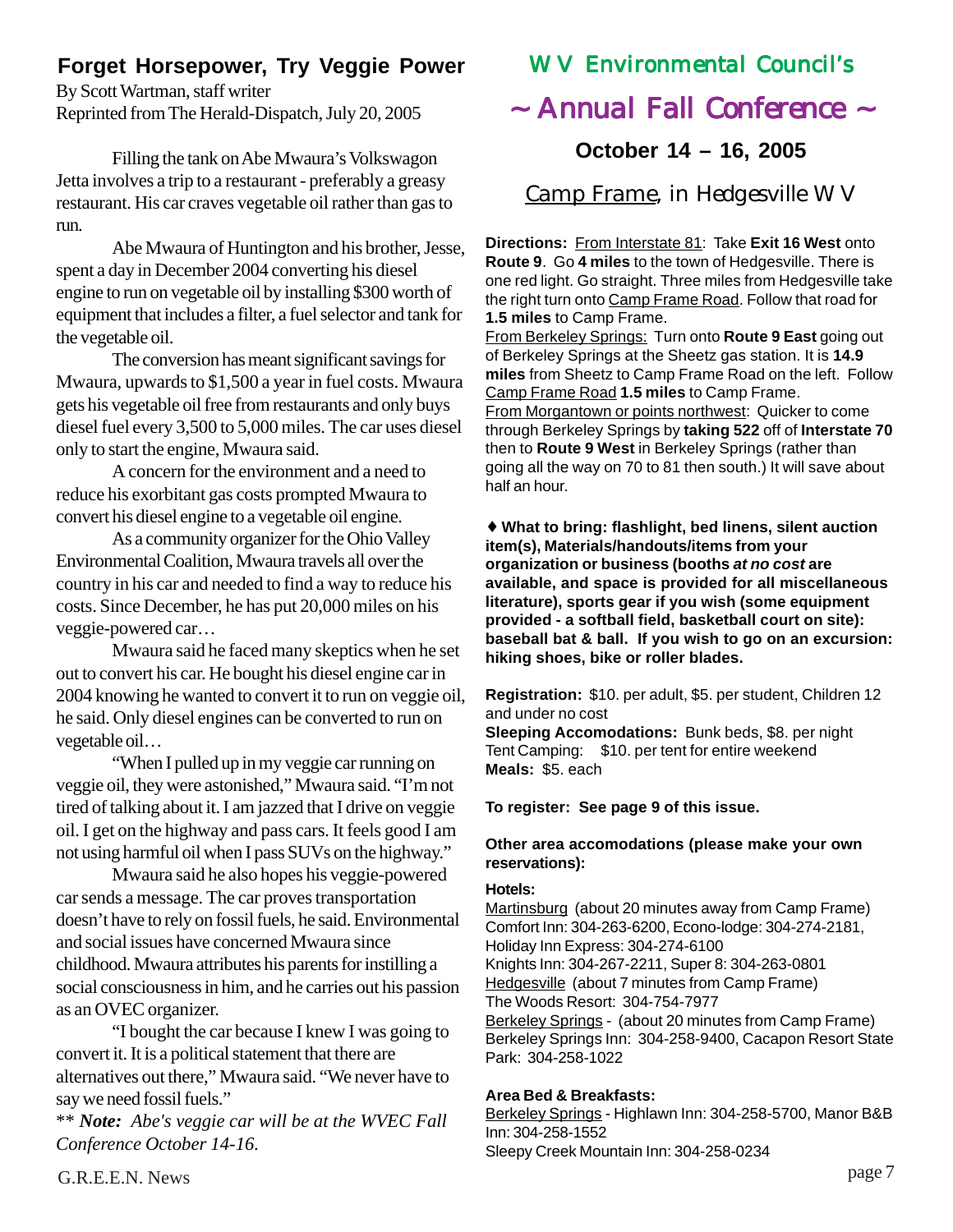## The WV Environmental Council's ~ Annual Fall Conference ~

**October 14 – 16, 2005** Camp Frame, in Hedgesville WV

## **Conference Program Schedule:**

#### **Friday, October 14th**

#### **12:00 noon**: *Registration Opens*

**Booth set up:** Please bring your own canopies for outside set-up if you wish. Inside tables available. **Silent Auction Begins: Benefit to support WVEC**.

#### **2:00 – 4:00 pm ~ Concurrent Workshops:**

• **"Save Our Streams (SOS) Training",** *with Sherry Evasic of Blue Heron*

• **"Medicinal Herbs", with Kat of Sage Moon Herbs**

**5:00 – 6:00 pm ~ Workshop:**

• **"Lobbying 101",** *Don Garvin – WVEC's Legislative Coordinator*

**6:30 pm: Delicious Pizza & Salad Dinner**

**7:30 pm: "Overview of Alternative Fuels" Presentation** – *Bill McGlinchey, AFV International, LLC methanol, propane, natural gas, hybrid/electric, bio-diesel*

**9:00 pm: Camp Fire** – Bring your instruments and join us late into the evening!

**Star Party with**: Kevin Boles from the Morgan County Observatory.

#### **Saturday, October 15:**

| 7 am:              | <b>Registration Opens</b>                    |  |
|--------------------|----------------------------------------------|--|
| $7:30 - 8:45$ :    | <b>Breakfast</b>                             |  |
| $9:00 \text{ am}:$ | <b>Welcome / Announcements</b>               |  |
| $9:15 - 10:00$ :   | <b>Opening Circle/"Dot Session"</b>          |  |
| <b>Break</b>       |                                              |  |
| 10:15-10:30:       | <b>Highlighting Eastern Panhandle Issues</b> |  |
| 10:30-11:00:       | <b>Legislative Issues of the Member</b>      |  |
|                    | Organizations - a brief update from groups   |  |
| <b>Break</b>       |                                              |  |

#### **11:15-12:00 ~ Concurrent Workshops:**

- **Air Quality: "The Air We Breathe"**, *Jim Kotcon – WVEC and WV University*
- • **"Land Preservation, Planning & Development"**, *Lavonne Paden & Sue Ann Morgan*
- • **Clean Elections "Campaign Finance Reform",** *with Peoples Election Reform Coalition (PERC)*
- • **"Coordinating With Students",** *Danny Chiotos – Shepherd University*

**12:00 – 1:00: Pot-Luck Lunch** – Bring a dish to share! *(Home cooked veggie soup, sandwiches, salad & beverages provided by WVEC, courtesy of Faith Hall) \* Regional Meeting during this time. Please meet with your Region at 12:30*

**1:15-2:00 ~ Concurrent Workshops:**

- • **"Homeopathy"**, *Mike Law*
- • **"Plants Native & Invasive"**, *Lynn Wagner*
- • **"Lobbying 101"**, *Don Garvin WVEC Legislative Coordinator*

• **"Protecting the Mon National Forest's Special Places",** *Dave Saville & Matt Keller of WV Highlands Conservancy & Wilderness Campaign*

• **"Sustainable Energy Charter",** *Bill McGlinchey of Interfaith Global Climate Change Campaign*

#### **2:15 pm ~ Concurrent Excursions:**

• **Raft Float Trip with Blue Heron** – Cost: \$20 (Bring your own Kayak or canoe - \$10.) *This excursion includes a cookout dinner*. You will leave camp at 2:15, and launch off by about 2:30. **You must have some experience to participate.** Dinner at conclusion of trip. Returns back to camp approx. 7:00 pm.

• **C&O Canal and Rail Trail**: Biking, hiking, roller blading, skating or just plain stroll. Bring your own bike, or bike rentals available at a cost of between \$9.00 and \$16.00 (depending on type of bike) for two hours.

• **Optional Free time** during the afternoon to go on one of the above listed excursions, workshops at the camp or explore the Berkeley Springs area on your own. Horseback riding, Cacapon State Park, Sleepy Creek Wildlife management, Berkeley Springs and much more close by. Directions provided at conference.

**3:00: Afternoon Workshops** *(to be announced)*

**6:00-7:30: Spaghetti Dinner –** vegetarian & meat sauce spaghetti, tossed salad, bread, dessert & drinks.

## **8:00 pm ~ Keynote Address:** *Senator John Unger*

**9:30 pm: Music in the evening** (don't forget to bring those instruments) **– Gather around the campfire Star Party - with Kevin Boles from the** Morgan County Observatory.

#### **Sunday, October 16th:**

| $7:30-8:45$ : | <b>Breakfast</b>                                         |  |  |
|---------------|----------------------------------------------------------|--|--|
| $9:00$ am:    | <b>Regional Reports / Announcements</b>                  |  |  |
| 10:00:        | <b>Presentation: Alternative Energy, Allan</b>           |  |  |
|               | <b>Tweddle</b>                                           |  |  |
| 11:15:        | <b>Member Organizations legislative</b>                  |  |  |
|               | <b>Roundtable</b>                                        |  |  |
| 12:00 noon:   | Silent Auction ends - please join us in                  |  |  |
|               | the dinning hall to collect your items!                  |  |  |
|               | 12.15. <b>Lunch</b> provided by $M/FC =$ soun sandwiches |  |  |

**12:15: Lunch,** provided by WVEC – soup, sandwiches, salad, fruit and array of leftovers from the weekend!

#### **2:00 pm: Conference Concludes**

#### *(Brief WVEC Board Meeting: 1:30 – 3:00 pm)*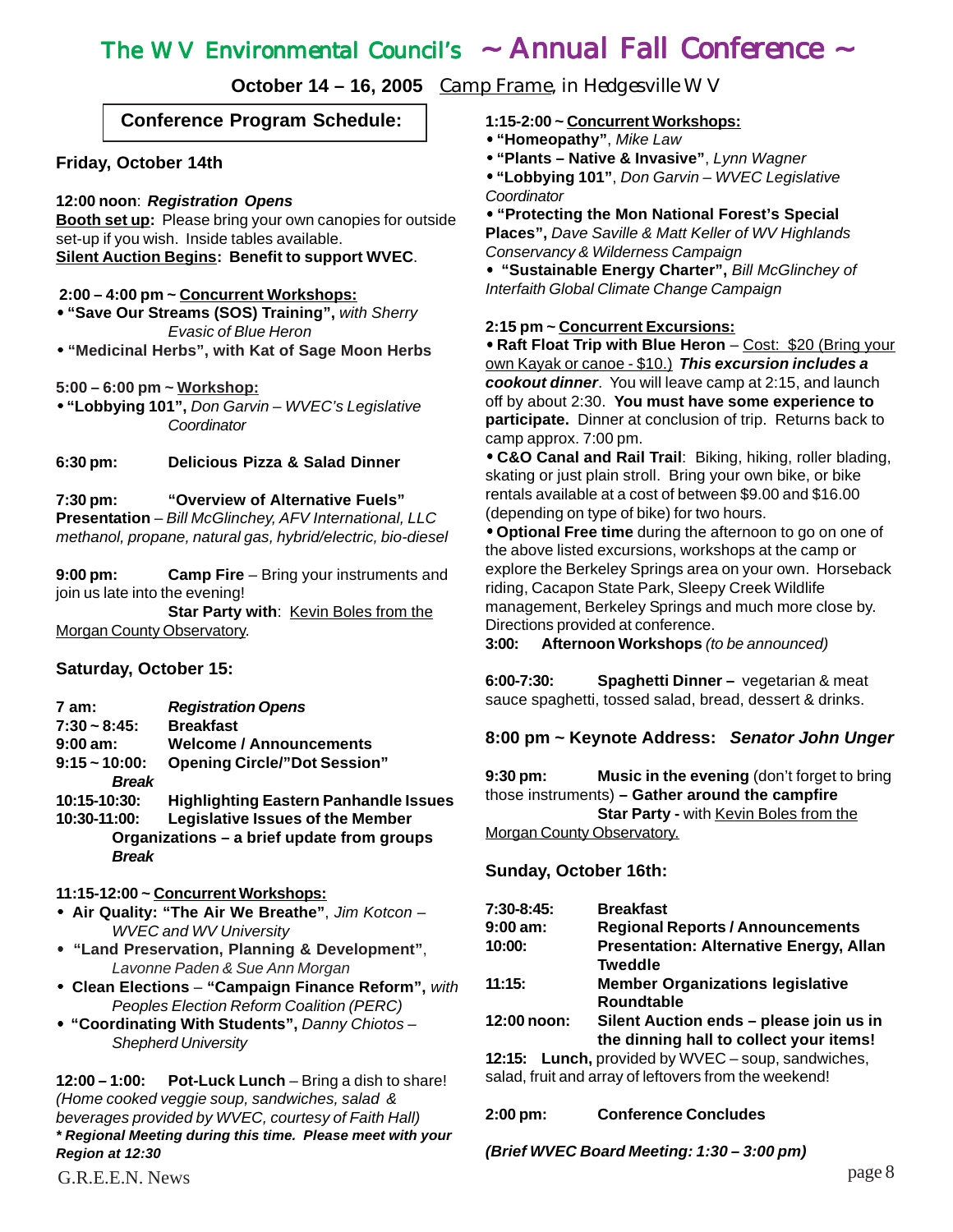

**October 14-16:** WVEC's 17th Annual Fall Conference. Camp Frame, Hedgesville WV (near Berkeley Springs.) Features Key Note Address by Sen. John Unger, Presentations, Workshops, Excursions, Booths, Alternative/sustainable initiatives, lots more.

Registration: \$10. per adult. \$5. Students. Camping and bunk bed sleeping on site additional fee. Other hotel and B&B accommodations nearby. Please see page 8 of this newsletter for schedule details and registration.

**For more information & to register:** contact the e-council office: (304) 346-5905 or e-mail deniseap@earthlink.net or visit our website: **www.wvecouncil.org**

**October 15-17:** Cranberry Wilderness Backpack in the Monongahela Forest. Approximately. 24 miles circuit mostly along the drainages of North Fork of Cranberry River, Beechlog Run, Laurell Run and Middle Fork of Williams River. Experienced Backpackers only. Limit of 10 participants.

For more information or to go: Contact Mike Juskelis at (410) 439-4964 or e-mail: mjuskelis@cablespeed.com.

**October 20-26:** WV Highlands Conservancy Fall Review. Cheat Mountain Club, Activities include: Friday outing to upper Shavers Fork watershed, Friday evening program with Dr. Todd Petty - WVU Fisheries Biologist, Saturday banquet dinner, several outings to nearby areas throughout the week.

Beds in the lodge and camping available. Meals additional cost. **For more information**, visit the WVHC website:

www.wvhighlands.org

October 22: WV Herb Association Fall Herb Festival. Jackson's Mill, Weston WV. Workshops on growing herbs, culinary herbs, medicinal herbs, craft uses for herbs. Registration cost: \$50. (includes workshops, lunch & snacks). Vendor Table Fee: \$10.

For lodging contact Jackson's Mill: (304) 269-5100.

**For more information and to register:** Call Dot Montgillion, (304) 269-6416 or e-mail: smokecamp@iolinc.net. Visit the website: www.wvherb.org.

**November 4:** OVEC's 16th Annual Treehuggers' Ball. The Java Joint (former Calamity Cafe') across from Marshall University, corner of 3rd Ave. & Hal Greer Blvd. in Huntington. Have fun and help save the mountains! Begins at 9:30 p.m.

**If you go:** A \$5.00 donation at the door helps fund OVEC's Stop Mountaintop Removal campaign and treats you to the sounds of Big Rock and the CandyAss Mountain Boys. Also includes a Silent Auction with great stuff like local artists' work! You can buy cool eco-products and OVEC's brand new 2005 Treehuggers' Ball T-shirts. If you have items to donate for the silent auction, please e-mail vivian@ohvec.org or call the office at 304-522-0246.

**January 11, 2006**: Regular legislative session begins.

**March 11, 2006:** Regular legislative session ends.

**May 26-29, 2006:** Heartwood Forest Council / Summit for the Mountains. More details forthcoming.

# **Conference Registration Form – Camp Frame, Hedgesville WV October 14 through 16, 2005**

Please return to: **WVEC Fall Conference, 1324 Virginia Street East, Charleston 25301**. We know time is short, so please mail this form in so we receive by Oct. 11th. Otherwise, please call WVEC office with your information: (304) 346-5905 - Or e-mail: deniseap@earthlink.net. We will accept reservations on site, however space for some activities may be limited.

|                                                                                                                                               |                                                                                                                                                                                                                                                                                                                                                                           | Phone: 2000                                                                                                                    |                                                                                                                  | <b>Cell:</b> <u>__________________</u>                                         |        |
|-----------------------------------------------------------------------------------------------------------------------------------------------|---------------------------------------------------------------------------------------------------------------------------------------------------------------------------------------------------------------------------------------------------------------------------------------------------------------------------------------------------------------------------|--------------------------------------------------------------------------------------------------------------------------------|------------------------------------------------------------------------------------------------------------------|--------------------------------------------------------------------------------|--------|
|                                                                                                                                               |                                                                                                                                                                                                                                                                                                                                                                           |                                                                                                                                |                                                                                                                  |                                                                                |        |
| <b>Registration Fee:</b><br><b>Registration/Student:</b><br><b>Saturday Breakfast:</b><br><b>Sunday Breakfast:</b><br><b>Saturday Dinner:</b> | (\$10.00 per Adult)<br>(\$5.00 ages 12-18)<br>(\$ 5.00 per person)<br>$\mathcal{L}^{\text{max}}_{\text{max}}$ , where $\mathcal{L}^{\text{max}}_{\text{max}}$<br>(\$ 5.00 per person)<br><u> 1999 - Johann Barnett, f</u><br>(S 5.00 per person)<br>$\mathcal{L}^{\mathcal{L}}(\mathcal{L}^{\mathcal{L}})$ , where $\mathcal{L}^{\mathcal{L}}(\mathcal{L}^{\mathcal{L}})$ | $(for ___________ people)$<br>(for ________ students)<br>(for ________ people)<br>(for _______ people)<br>(for _______ people) |                                                                                                                  |                                                                                |        |
| Friday night Bunk Bed: (\$8.00 per person)<br>Saturday night Bunk Bed: (\$8.00 per person)                                                    | <u> Alexandria de la p</u>                                                                                                                                                                                                                                                                                                                                                | (for _______ people)<br>(for ________ people)                                                                                  |                                                                                                                  |                                                                                |        |
| * Optional Boat Float Saturday Excursion:                                                                                                     | Friday & Saturday night Camping: (\$ 10.00 per tent) ________                                                                                                                                                                                                                                                                                                             |                                                                                                                                | (for ________ tents) includes entire weekend, unlimited occupants<br>(add \$20., or \$10. if own canoe or kayak) |                                                                                |        |
| <b>Registration Total:</b>                                                                                                                    |                                                                                                                                                                                                                                                                                                                                                                           |                                                                                                                                |                                                                                                                  |                                                                                |        |
|                                                                                                                                               |                                                                                                                                                                                                                                                                                                                                                                           |                                                                                                                                |                                                                                                                  |                                                                                |        |
| 1324 Virginia Street East, Charleston WV 25301                                                                                                | <b>Support the West Virginia Environmental Council</b>                                                                                                                                                                                                                                                                                                                    | Phone: 304-346-5905  Website: www.wvecouncil.org                                                                               |                                                                                                                  |                                                                                |        |
| Renewed Membership<br>Change of Address                                                                                                       | New Membership<br>Donation                                                                                                                                                                                                                                                                                                                                                |                                                                                                                                | <b>Membership Levels:</b>                                                                                        |                                                                                |        |
|                                                                                                                                               |                                                                                                                                                                                                                                                                                                                                                                           | $\overline{\phantom{a}}$<br>$\overline{\phantom{a}}$                                                                           | \$10<br>\$25<br>\$50<br>\$100<br>\$250                                                                           | Student / Senior<br>Regular<br>Seedling<br>Sustaining<br><b>Enviro Steward</b> |        |
|                                                                                                                                               |                                                                                                                                                                                                                                                                                                                                                                           | $\frac{1}{\sqrt{1-\frac{1}{2}}\left( \frac{1}{\sqrt{1-\frac{1}{2}}}\right) }$                                                  | \$500<br>\$1,000<br>\$ Other                                                                                     | Canopy<br>Old Growth                                                           |        |
|                                                                                                                                               |                                                                                                                                                                                                                                                                                                                                                                           |                                                                                                                                |                                                                                                                  |                                                                                | page 9 |
| G.R.E.E.N. News                                                                                                                               |                                                                                                                                                                                                                                                                                                                                                                           |                                                                                                                                |                                                                                                                  |                                                                                |        |